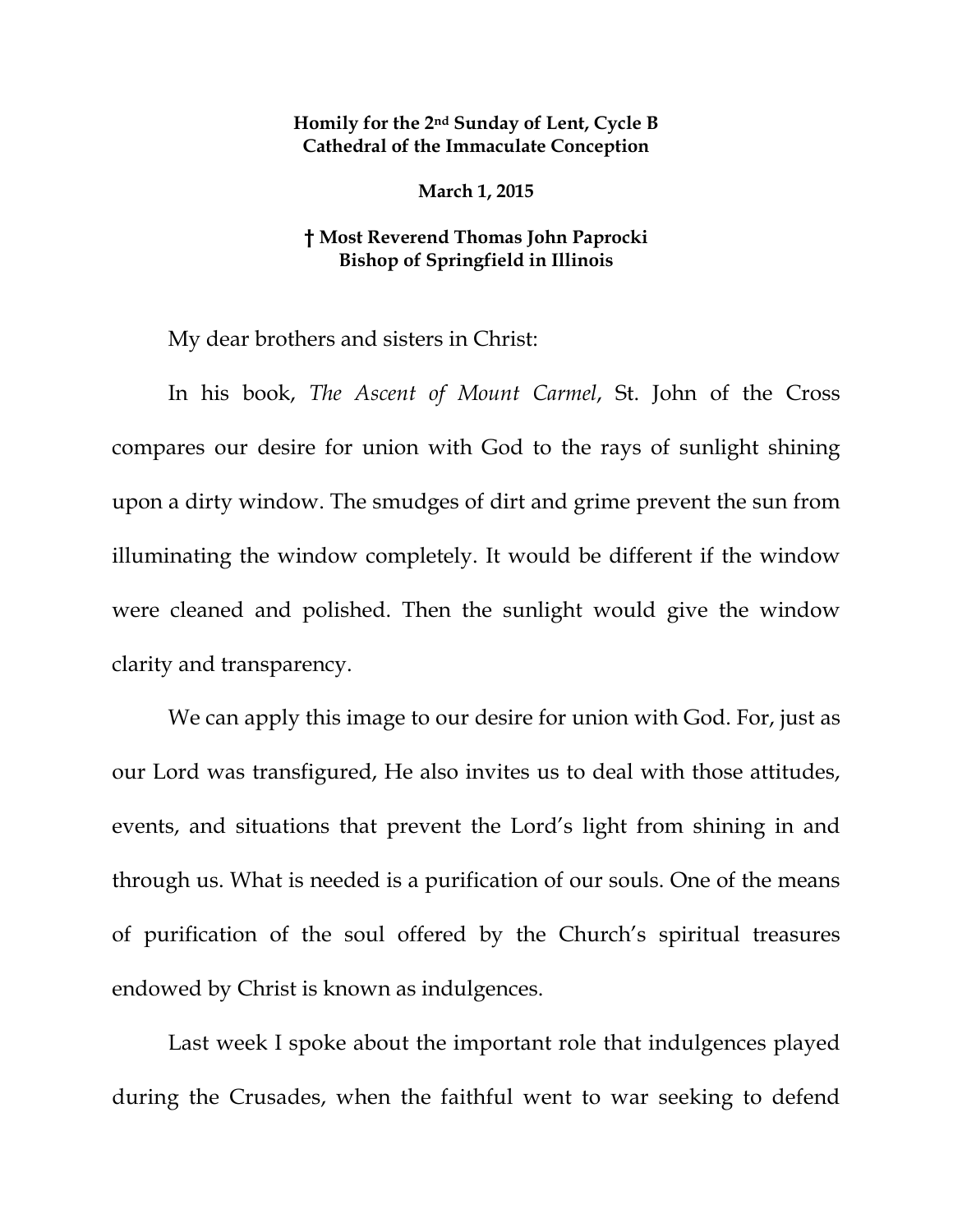Christians and push back Muslim aggression.<sup>1</sup> Today we will look at the notion of indulgences in more detail, particularly with reference to their role in our spiritual lives today, especially during this penitential season of Lent.

The theological concept of indulgences is a longstanding Catholic doctrine which itself is largely unknown and widely misunderstood even by many Catholics. Some people think that indulgences were abolished by the Second Vatican Council. That is not true. The Church's teaching on indulgences was simplified and clarified by Blessed Pope Paul VI shortly after Vatican II. Far from eliminating this doctrine, the Holy Father sought to reinvigorate it with renewed understanding "to make it clear that the Church's object was not merely to help the faithful to make due satisfaction for their sins, but chiefly to induce them to greater fervor of charity."2

Blessed Pope Paul VI wrote in a 1966 letter that "an indulgence, given by the intervention of the Church, lessens or entirely remits the punishment, by which a person is in a certain sense prevented from attaining a closer union with God."3

In 1967, Blessed Pope Paul VI issued an Apostolic Constitution on the Doctrine of Indulgences, in which he wrote, "The doctrine and practice of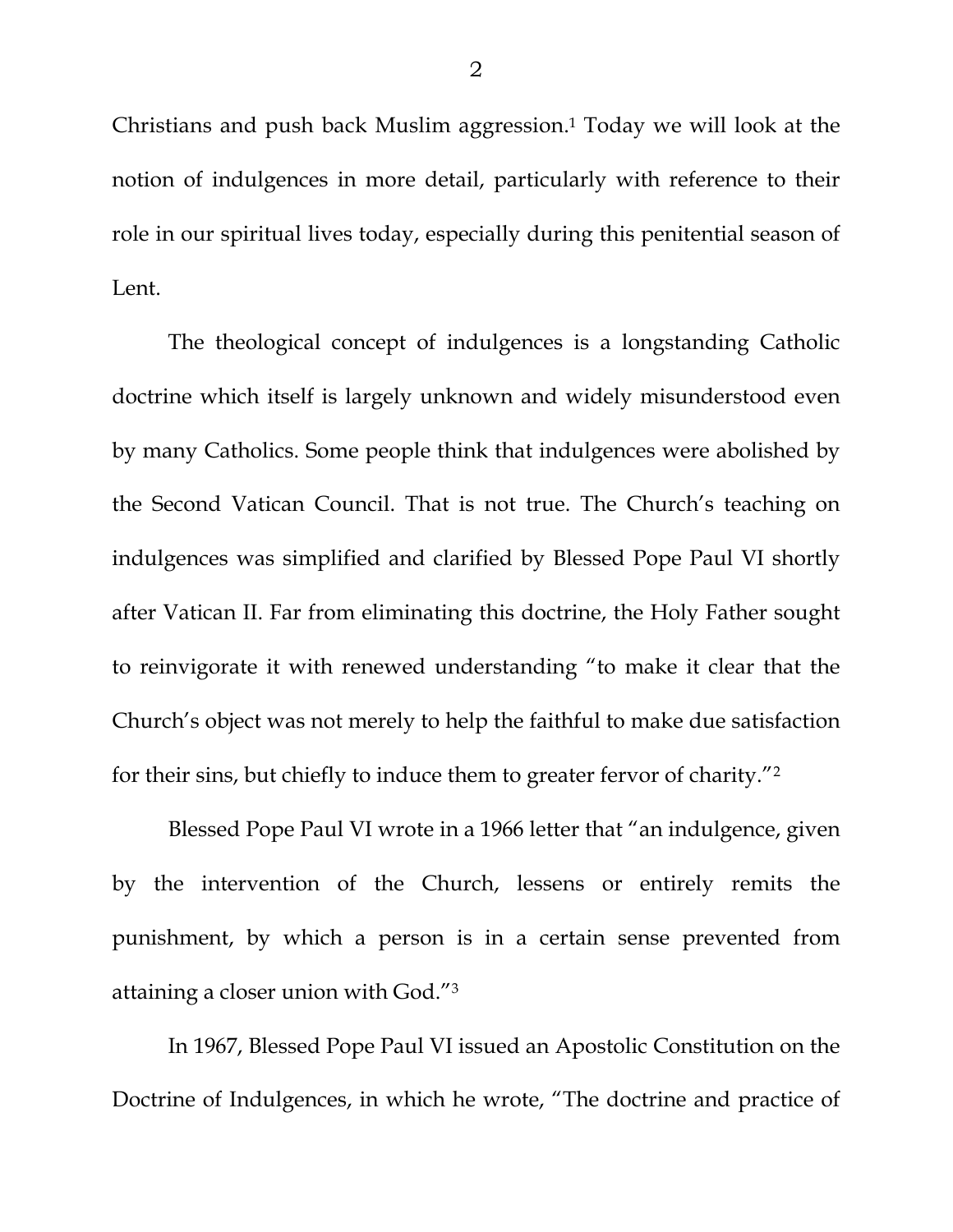indulgences which have been in force for many centuries in the Catholic Church have a solid foundation in divine revelation which comes from the Apostles and 'develops in the Church with the help of the Holy Spirit.'"4 "In an indulgence in fact, the Church, making use of its power as minister of the Redemption of Christ, not only prays but by an authoritative intervention dispenses to the faithful suitably disposed the treasury of satisfaction which Christ and the saints won for the remission of temporal punishment."5

In the words of St. John Paul II, indulgences are, "the expression of the Church's full confidence of being heard by the Father when—in view of the Church's merits and, by His gift, those of Our Lady and the saints—she asks Him to mitigate or cancel the painful aspect of punishment by fostering its medicinal aspect through other channels of grace."6

The current *Code of Canon Law* codifies these recent papal teachings on indulgences, describing an indulgence as "a remission before God of the temporal punishment for sin, the guilt of which is already forgiven, which a properly disposed member of the Christian faithful obtains under certain and definite conditions with the help of the Church which, as the minister of redemption, dispenses and applies authoritatively the treasury of the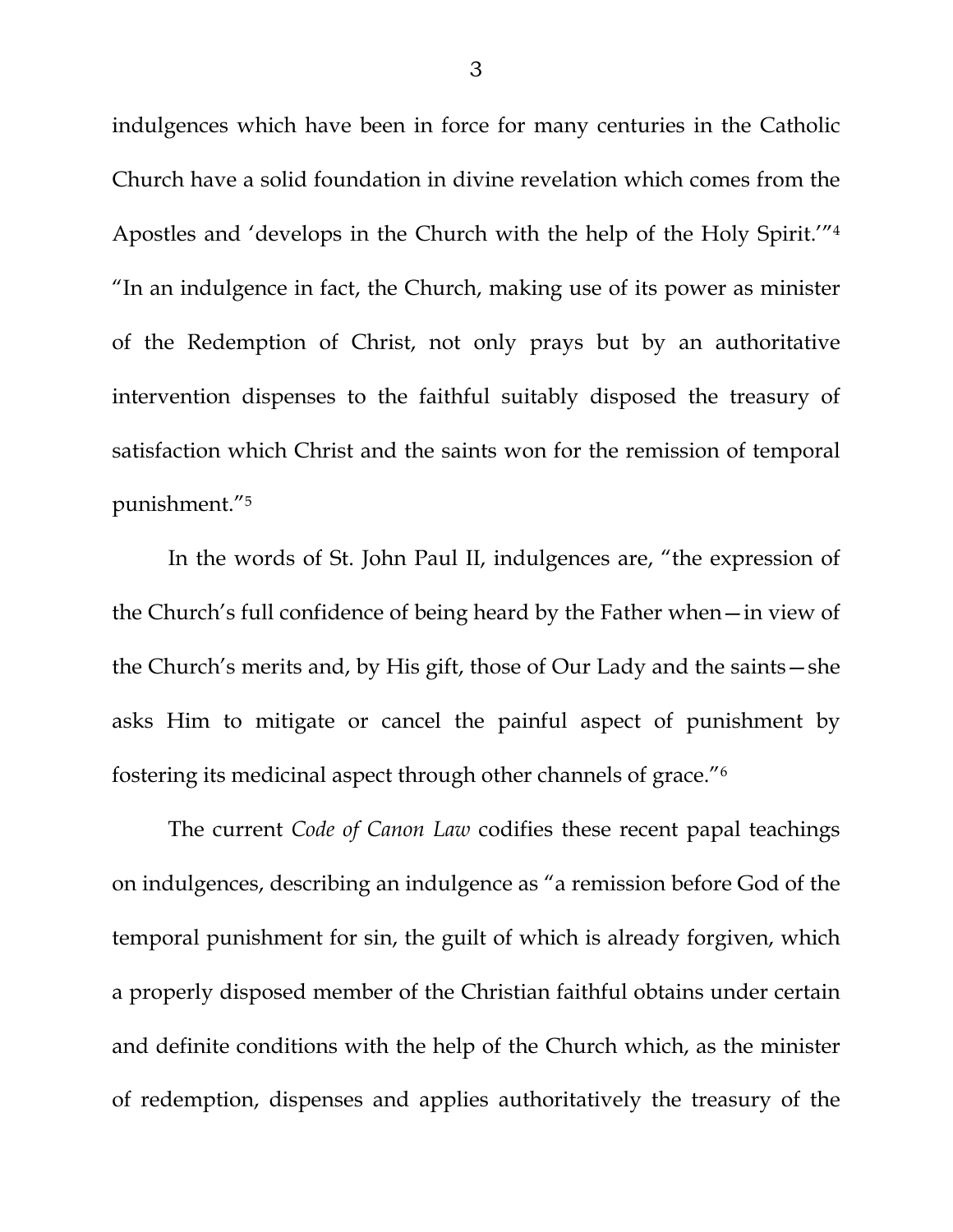satisfactions of Christ and the saints."<sup>7</sup> "An indulgence is partial or plenary in as far as it frees from the temporal punishment due to sin either partly or totally."8 The faithful can gain partial or plenary indulgences for themselves or apply them for the dead by way of intercessory prayer.9

In order to gain indulgences "one must be baptized and not excommunicated and in the state of grace at least at the completion of the prescribed works" and have at least the general intention of receiving them and fulfill the prescribed works at the stated time in due fashion, according to the character of the grant.10

In 2006, the United States Conference of Catholic Bishops received Vatican approval to publish an English translation of the fourth edition of the *Manual of Indulgences* promulgated in 1999. In these norms, the notion of an indulgence is summarized as "a remission before God of the temporal punishment for sins, whose guilt is forgiven, which a properly disposed member of the Christian faithful obtains under certain and clearly defined conditions through the intervention of the Church."11

Jesus Christ gave the power to forgive sins to St. Peter and the other Apostles as well as to their successors, the Popes and Bishops, with the assistance of their collaborators ordained to the ministerial priesthood.

4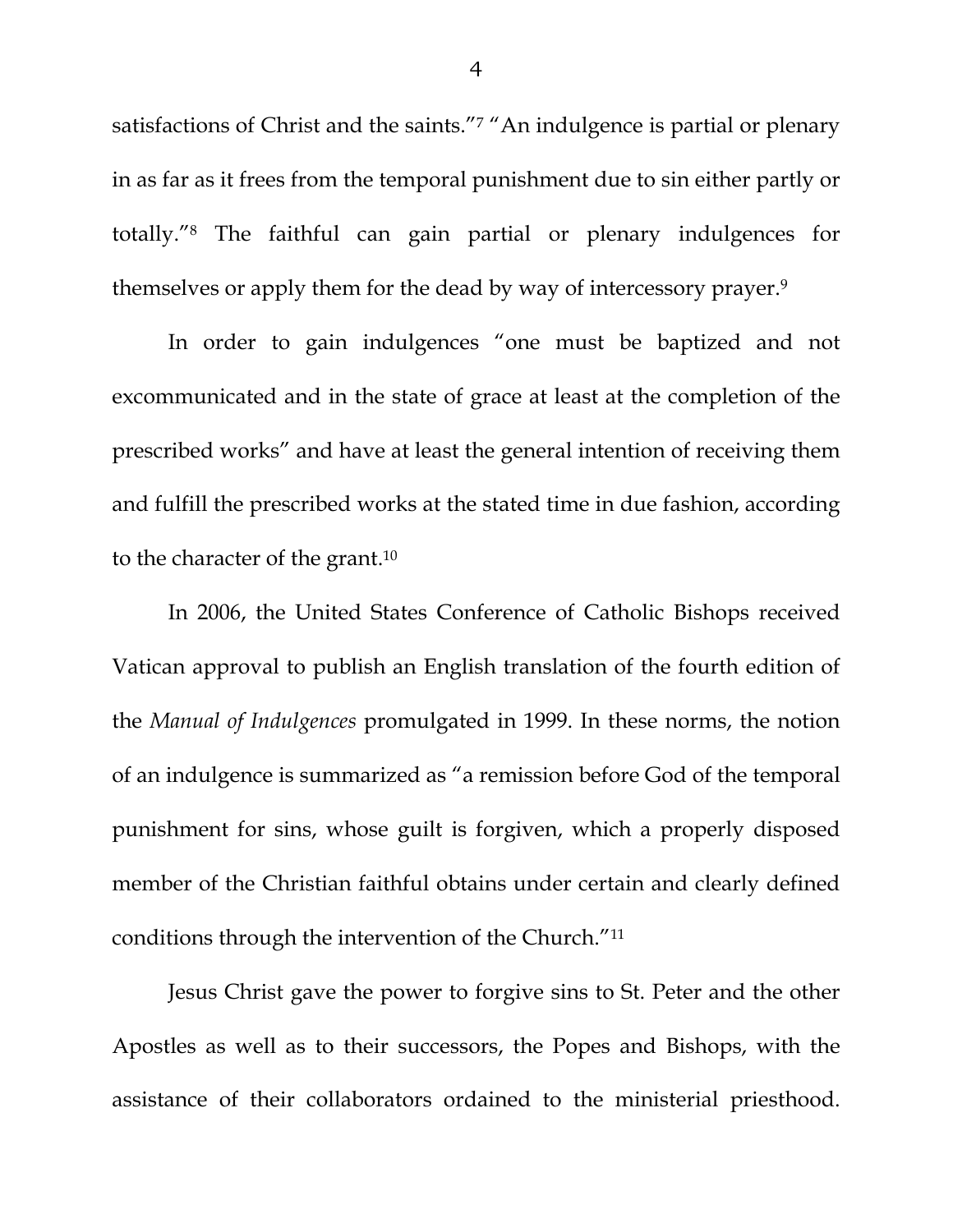Venial sins are primarily forgiven and mortal sins are necessarily forgiven in the Sacrament of Reconciliation. "However, even after mortal sin has been forgiven and, as a consequence, the eternal punishment it deserves has been remitted, and even if slight and venial sin has been remitted, the forgiven sinner can need further purification, that is, be deserving of temporal punishment to be expiated in this life or in the life to come, namely, in Purgatory." The purpose of an indulgence is to remit this punishment. The praiseworthy practice of gaining indulgences is especially efficacious for attaining holiness.12

While one does not gain an indulgence by participation in the Holy Sacrifice of the Mass or the Sacraments themselves, since they are the principal fonts of sanctification and purification, an indulgence can be granted for reason of a particular occasion connected with such participation, such as First Holy Communion or the celebration of a Mass by a newly ordained priest. In these cases, the "purpose of the indulgence is to promote and, as it were, reward the effort of commitment that is part of any festivity, the good done to honor people, the good example shown, and the honor accorded the Most Holy Eucharist and the Priesthood."13

5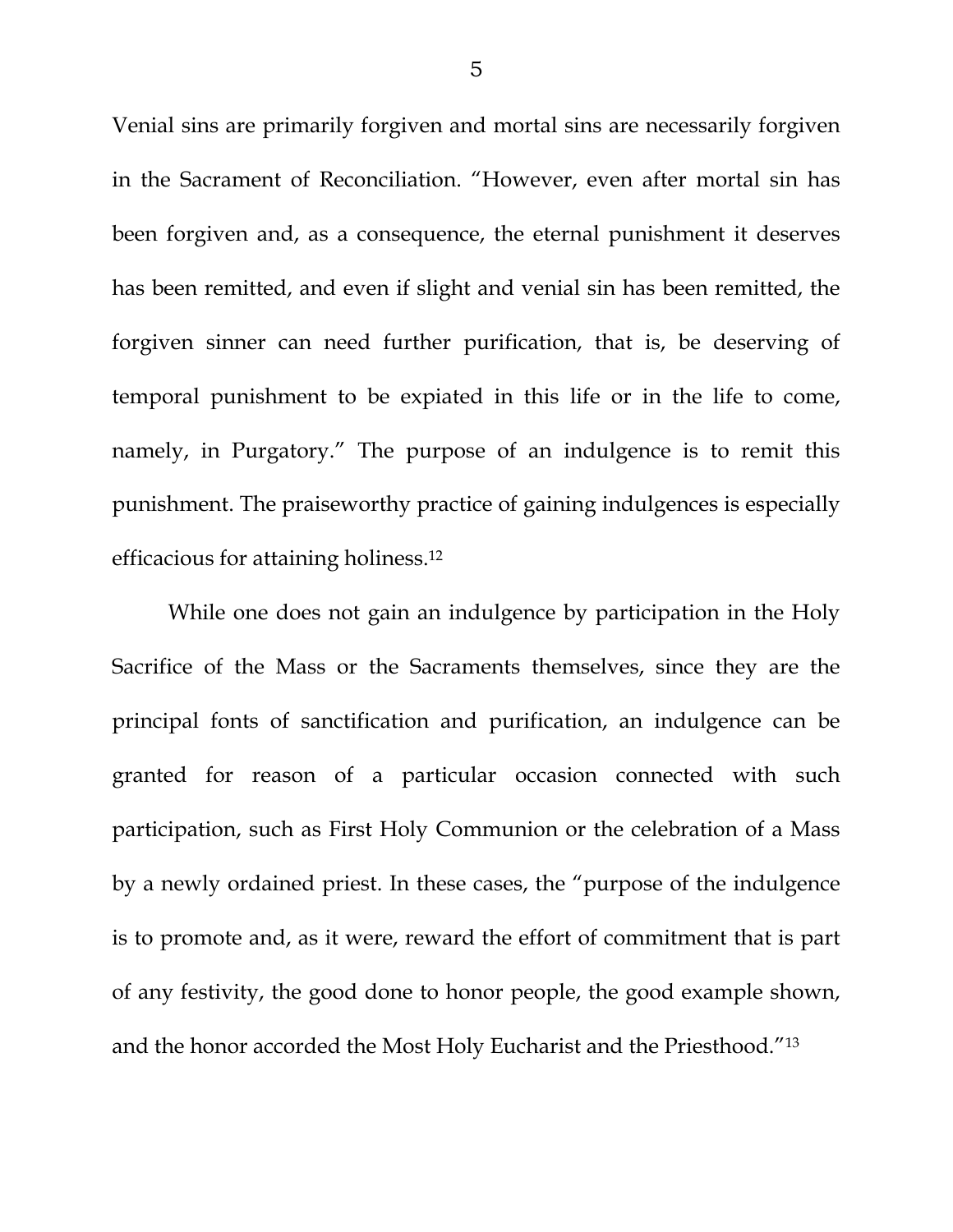Normally "an indulgence can be attached, according to tradition, to various works of piety, both private and public," as well as works of charity and penance, which in our own times are accorded increased importance."14 A renewed understanding of indulgences, "rather than stress the repetition of formulas and acts," puts "greater emphasis on the Christian way of life" and focuses "attention on cultivating a spirit of prayer and penance" and on the exercise of the theological virtues."15

All of this may still be somewhat confusing and subject to misunderstanding, for example, people may wonder why remission of temporal punishment through an indulgence is needed if sins are forgiven in the Sacrament of Reconciliation. The following explanation may be helpful in that regard:

To understand the origins of indulgences it helps to recall that the very early church distinguished between the forgiveness of sins *before* and *after* baptism. The ritual cleansing with water in baptism was believed to signify and effect (by the power of Christ's death and resurrection) a rebirth involving the forgiveness of *all* past *guilt* as well as *all punishment* due to it. For neither was there need to do penance *after* baptism. Not to be repeated,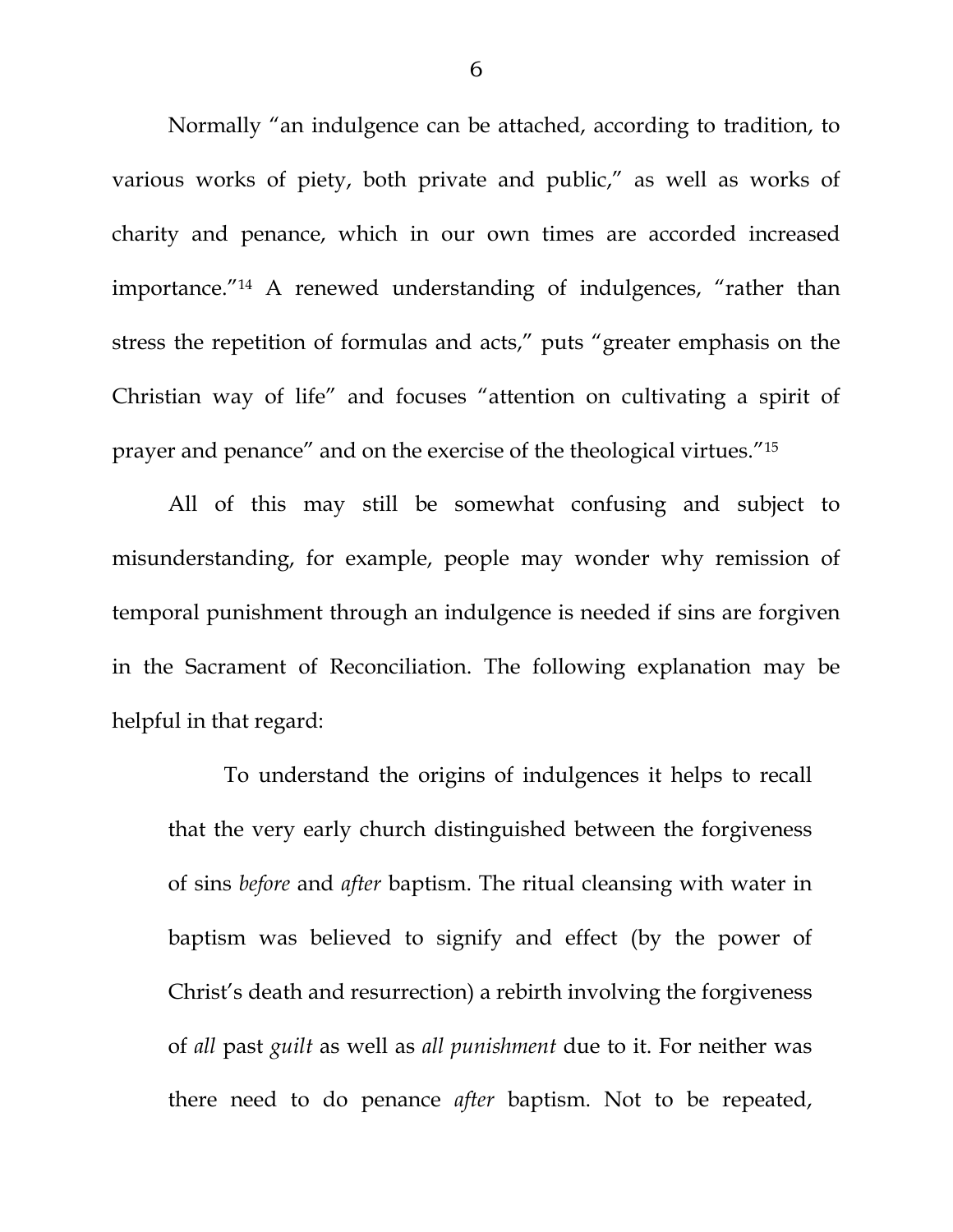baptism was supposed to be followed by a life in which future sin was avoided. But even the New Testament (e.g., 1 Cor 5:1-6) attests to the fact that this ideal was not realized. . . .

A triple conviction grew with regard to those who sin after baptism: a) they are brought to forgiveness by God's grace but not without personal engagement in a process of prayer and selfdenial; b) other Christians can help them because of the solidarity existing between the disciples of Jesus; and c) through the ministry of the church such repentance after baptism leads to divine forgiveness of guilt as well as pardon with regard to the eternal punishment deserved for serious or "mortal" sins, but with the possibility or even likelihood that penance must yet be done (earthly or "purgatorial") before the forgiven sinner can be united with the Trinity in heaven. Indulgences arose as a way in which the church helped its members who needed to do that kind of penance (known as *temporal punishment*).16

 Next Sunday I will discuss the four general concessions of indulgences and the specific conditions necessary to gain an indulgence.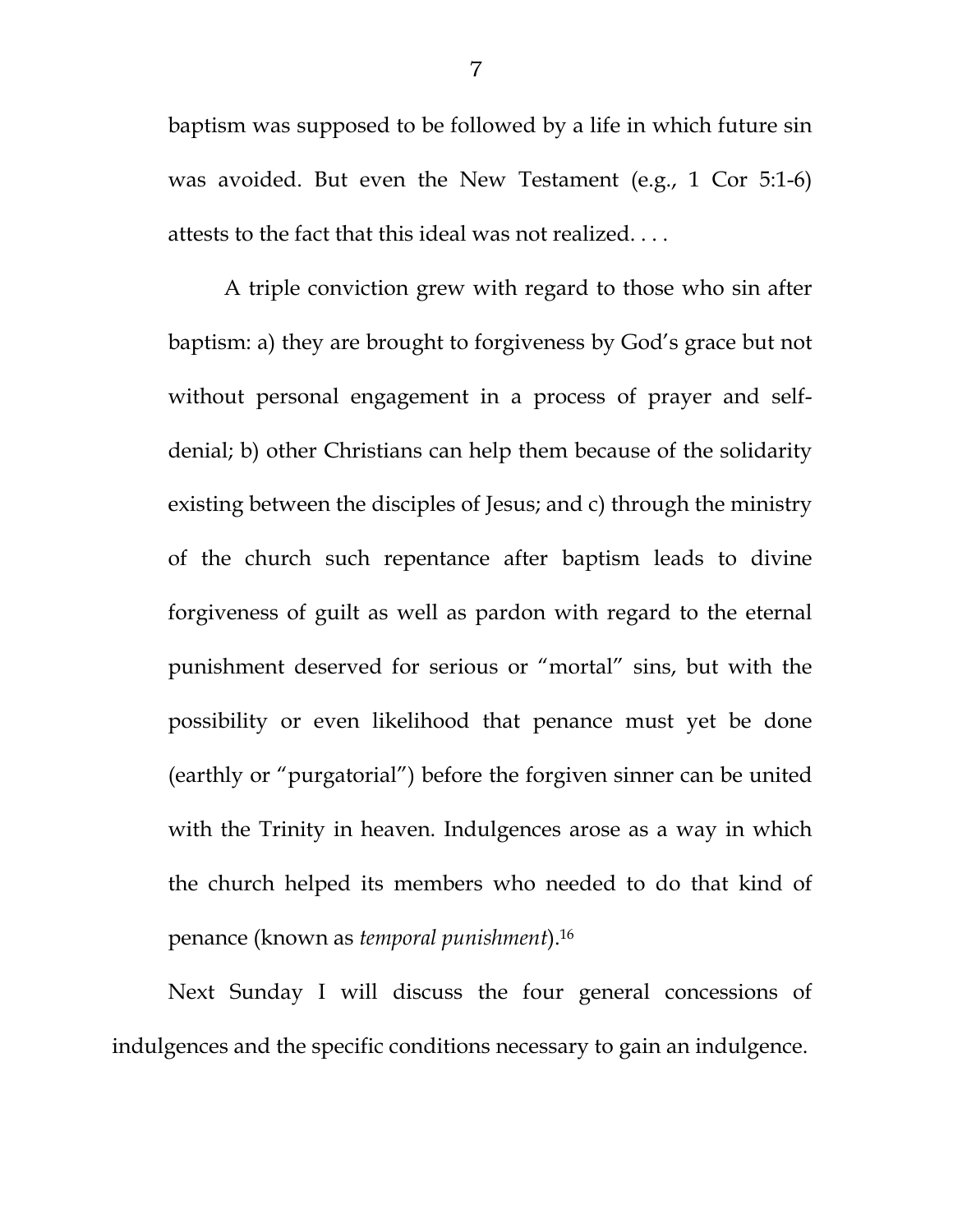As we celebrate this Lenten time of repentance, may we become more aware of our desire to grow in the love of the Lord. Mindful of this, may we offer our gifts of bread and wine as fruits of the earth that will become the Body and Blood of our Lord Jesus Christ. In Holy Communion, Jesus comes to transfigure us into likenesses of Himself.

May God give us this grace. Amen.

 $\overline{a}$ 

<sup>1</sup> Thomas F. Madden, http://www.firstthings.com/article/2009/06/inventing-thecrusades, June 2009.

<sup>2</sup> *The Oxford Dictionary of the Christian Church* ), 2nd ed., s.v. "indulgences."

<sup>3</sup> Blessed Pope Paul VI, Letter *Sacrosancta Portiunculae*, AAS 58 (1966) 633-634.

<sup>4</sup> Blessed Pope Paul VI, Apostolic Constitution *Indulgentiarum doctrina* (On Indulgences), January 1, 1967, no. 1, AAS 59 (1967) 5.

<sup>5</sup> Blessed Pope Paul VI, Apostolic Constitution *Indulgentiarum doctrina*, no. 8.

<sup>6</sup> Pope St. John Paul II, General Audience, September 29, 1999.

<sup>7</sup> *Code of Canon Law* (1983), c. 992.

<sup>8</sup> *Code of Canon Law* (1983), c. 993.

<sup>9</sup> *Code of Canon Law* (1983), c. 994.

<sup>10</sup> *Code of Canon Law* (1983), c. 996.

<sup>11</sup> Apostolic Penitentiary, *Manual of Indulgences: Norms and Grants*, English translation of the *Enchiridion Indulgentiarum*, fourth edition, 1999, (Washington, D.C.: United States Conference of Catholic Bishops, 2006), p. 13.